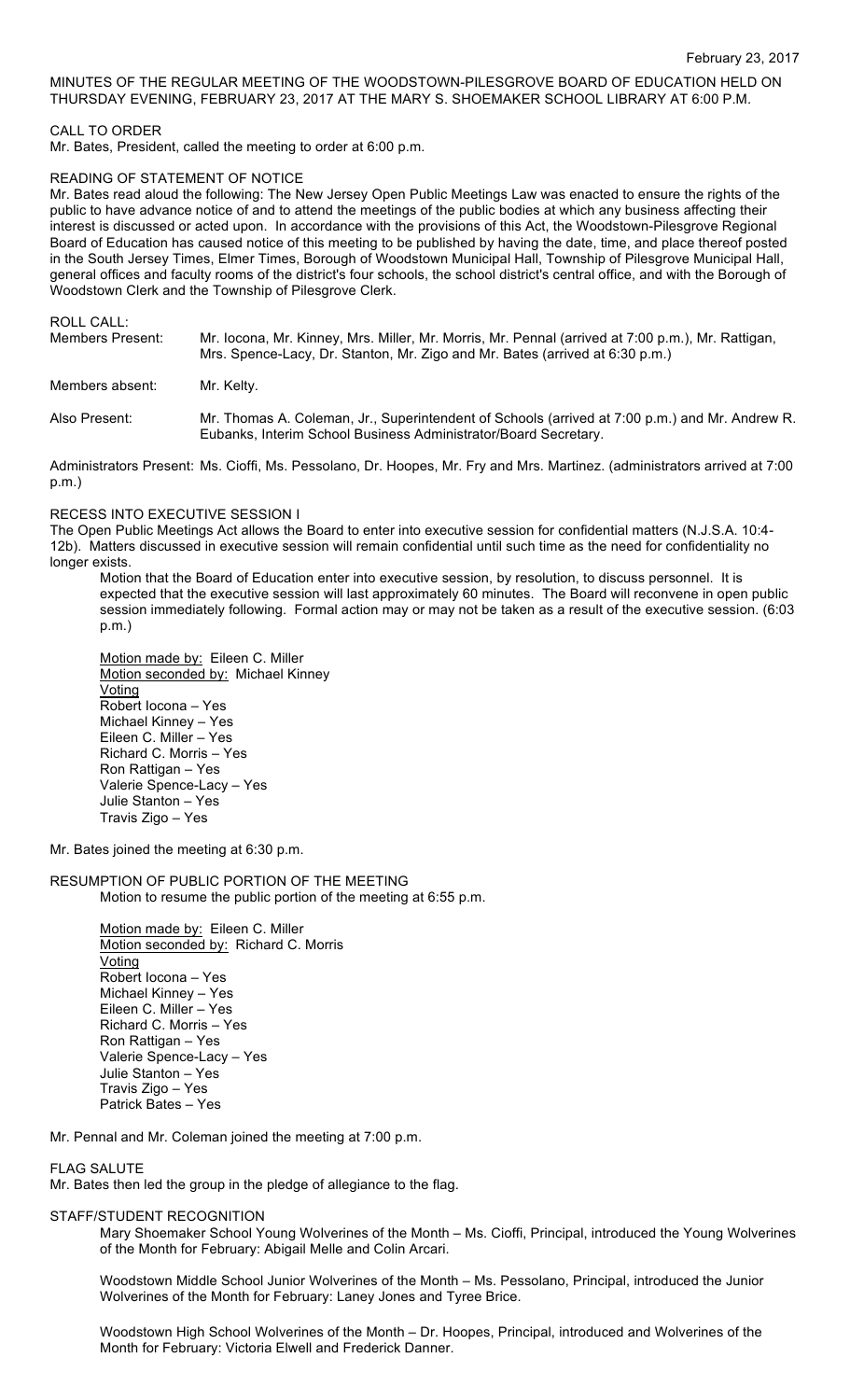#### APPROVAL OF MINUTES

Motion to approve the following minutes: January 26, 2017 - Regular Meeting and Executive Session Minutes.

Motion made by: Floyd Pennal Motion seconded by: Eileen C. Miller Voting Robert Iocona – Abstained Michael Kinney – Yes Eileen C. Miller – Yes Richard C. Morris – Yes Floyd Pennal – Yes Ron Rattigan – Yes Valerie Spence-Lacy – Yes Julie Stanton – Yes Travis Zigo – Yes Patrick Bates – Yes

# AUDIENCE PARTICIPATION I - None

EDUCATIONAL PROGRAMS COMMITTEE REPORT AND RECOMMENDATIONS -- Mrs. Valerie Spence-Lacy, Chairperson.

Motion to approve the following District and High School items: High School Field Trips as follows: 03/06/2017 to Cherokee High School, Marlton, NJ; Music (Gunther) 03/15/2017 to NJ Law Center, New Brunswick, NJ; Mock Trial (Knight) 03/21/2017 to Masso's, Glassboro, NJ; Athletis (Bramante) 03/22/2017 to UA Theater, Washington Twp. NJ; Fiction & Film Creative Writing (Lynch/Blaney) 03/25/2017 to Kingsway High School, Woolwich, NJ; Jazz Band (Ludlam) 03/31/2017 to Pitman High School, Pitman, NJ; Jazz Band (Ludlam) 04/01/2017 to Millville High School, Millville, NJ; Jazz Band (Ludlam) 04/05 - 04/08/2017 to Claridge Hotel & Boardwalk Hall, Atlantic City, NJ; Music (Gunther) 04/05/2017 to Philly Expo Center, Oaks, PA; Science (Rickard) 04/08/2017 to Ewing High School, Ewing Twp. NJ; OM (Miles) 04/19/2017 to Camp Crockett Memorial Lake, Cowtown Range; Ecology/Field Biology (Williams) 04/20/2017 to Camp Crockett Memorial Lake, Cowtown Range; Ecology/Field Biology (Williams) 04/21/2017 to Camp Crockett Memorial Lake, Cowtown Range; Ecology/Field Biology (Williams) 04/25-04/29/2017 to Disney/Universal Studios, Orlando, Fla; Class of 2017 (McMurray) 04/27/2017 to Rutgers Univeristiy, New Brunswick, NJ; FFA (Miller) 03/24/2017 to Buzby Farm, Pilesgrove, NJ; Agriculture/FFA (Miller)

Motion made by: Valerie Spence-Lacy Motion seconded by: Eileen C. Miller Voting Robert Iocona – Yes Michael Kinney – Yes Eileen C. Miller – Yes Richard C. Morris – Yes Floyd Pennal – Yes Ron Rattigan – Yes Valerie Spence-Lacy – Yes Julie Stanton – Yes Travis Zigo – Yes Patrick Bates – Yes

Motion to approve the following District, High School, Middle School, Shoemaker School, and Early Childhood Learning Center items (voting not applicable to sending district representatives):

Approval of the Harassment, Intimidation and Bullying report dated December 13, 2016 through January 17, 2017.

Acknowledgement of receipt of the Harassment, Intimidation and Bullying Report dated January 20, 2017 through February 13, 2017, and to provide notification letters as required to the parents/guardians advising that this information has been provided to the Board of Education.

Approval of the following students enrollment in the Twilight Program through June 30, 2017: Student ID#181364 - NJSMART ID #3358807436 Student ID#170114 - NJSMART ID #8913619039

Approval of the following Mary Shoemaker field trips: 04/19/2017 to Woodstown High/Middle School Auditorium; Grade 5 Team (Mullison)

Approval of the following Middle School field trips:

Friends Village, Woodstown, NJ; Mind Stretchers (Mrs. Vinciguerra); 02/16/2017 Buzby Farms, Mannington, NJ; 8th grade agriculture (Mrs. Lowe/Mrs. Nelson); 03/24/2017 Franklin Institute, Philadelphia, PA; 6th grade (Mrs. Serwan); 04/19/2017 Performing Arts Center, Washington Twp. NJ; SJ Choral (Gorman); 03/04/2016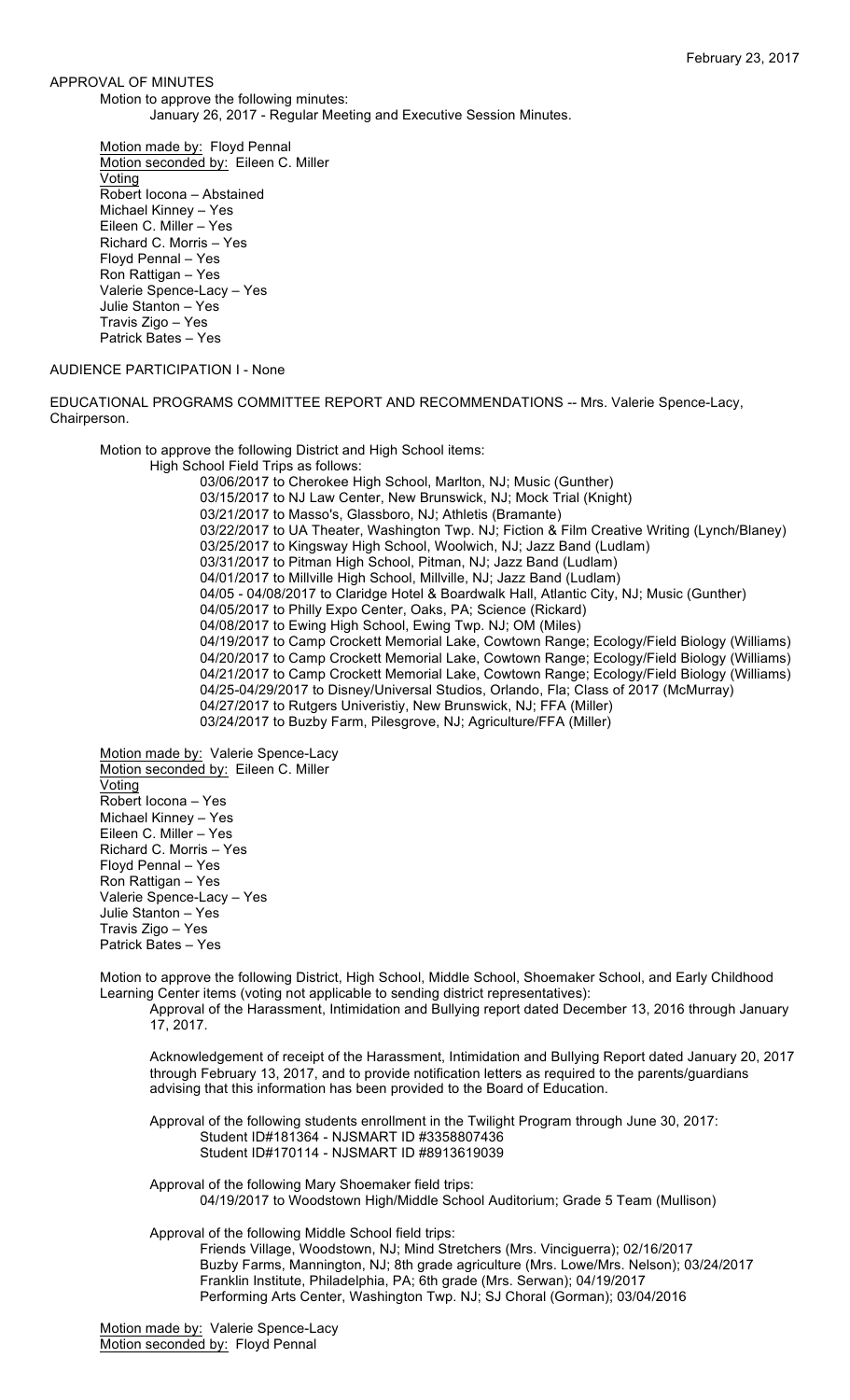Voting Robert Iocona – Yes Eileen C. Miller – Yes Floyd Pennal – Yes Ron Rattigan – Yes Valerie Spence-Lacy – Yes Julie Stanton – Yes Travis Zigo – Yes Patrick Bates – Yes

POLICY COMMITTEE REPORT AND RECOMMENDATIONS -- Mr. Robert Iocona, Chairperson.

Motion to approve the following policies for first reading (voting not applicable to sending district representatives): Policy #5111 - Admission Policy #5118.2 - Foster Care and Educational Stability Policy #5131 - Conduct and Discipline Policy #5131.5 - Violence and Vandalism Policy #5134 - Married and Pregnant Students Policy #5141 - Health Policy #5141.4 - Missing, Abused and Neglected Children

Motion made by: Robert locona Motion seconded by: Floyd Pennal Voting Robert Iocona – Yes Eileen C. Miller – Yes Floyd Pennal – Yes Ron Rattigan – Yes Valerie Spence-Lacy – Yes Julie Stanton – Yes Travis Zigo – Yes Patrick Bates – Yes

PERSONNEL COMMITTEE REPORT AND RECOMMENDATIONS -- Mrs. Eileen Miller, Chairperson. Motion to approve the following District and high School items as recommended by the Superintendent:

Approval for the following substitutes: (attachment) Elizabeth Aitken - substitute teacher

Tori Hiles - substitute teacher Christine Serwan - substitute teacher AnthonyDiAntonio - substitute teacher Benjamin Young - substitute teacher Joseph Frassenei - substitute teacher Dillon Landry - substitute teacher Janet Griscom - substitute teacher

Motion made by: Eileen C. Miller Motion seconded by: Michael Kinney Voting Robert Iocona – Yes Michael Kinney – Yes Eileen C. Miller – Yes Richard C. Morris – Yes Floyd Pennal – Yes Ron Rattigan – Yes Valerie Spence-Lacy – Yes Julie Stanton – Yes Travis Zigo – Yes Patrick Bates – Yes

Motion to approve the following District, High School, Middle School, Shoemaker School, and Early Childhood Learning Center items as recommended by the Superintendent (voting not applicable to sending district representatives):

Approve Christine Lenentine as a Home Instructor/substitute teacher for an out of district student retroactive to 1/27/2017 with an hourly rate of \$32.00.

Approve Betty Land as a bus aide retro-active to February 1, 2017 through February 28, 2017 for 1 hour per day.

Approve Christina Jones an additional 4 hours per week at the William Roper Early Childhood Learning Center effective January 17, 2017 at Paraprofessional Step 1 pro-rate.

Addition of the following to the District Substitute List effective February23, 2017 through June 30, 2017. Mary McCracken--clerical substitute Hilary Salyards - clerical substitute Donna Carr - substitute custodian (pending background check)

Approval of payment for Math Network Meeting Participants for one hour each at \$32.00 per hour. Gary Lowden on 1/18/2017 and 2/1/2017 Chris Bialecki on 1/18/2017 and 2/1/2017 Karma Stark on 1/18/2017 and 2/1/2017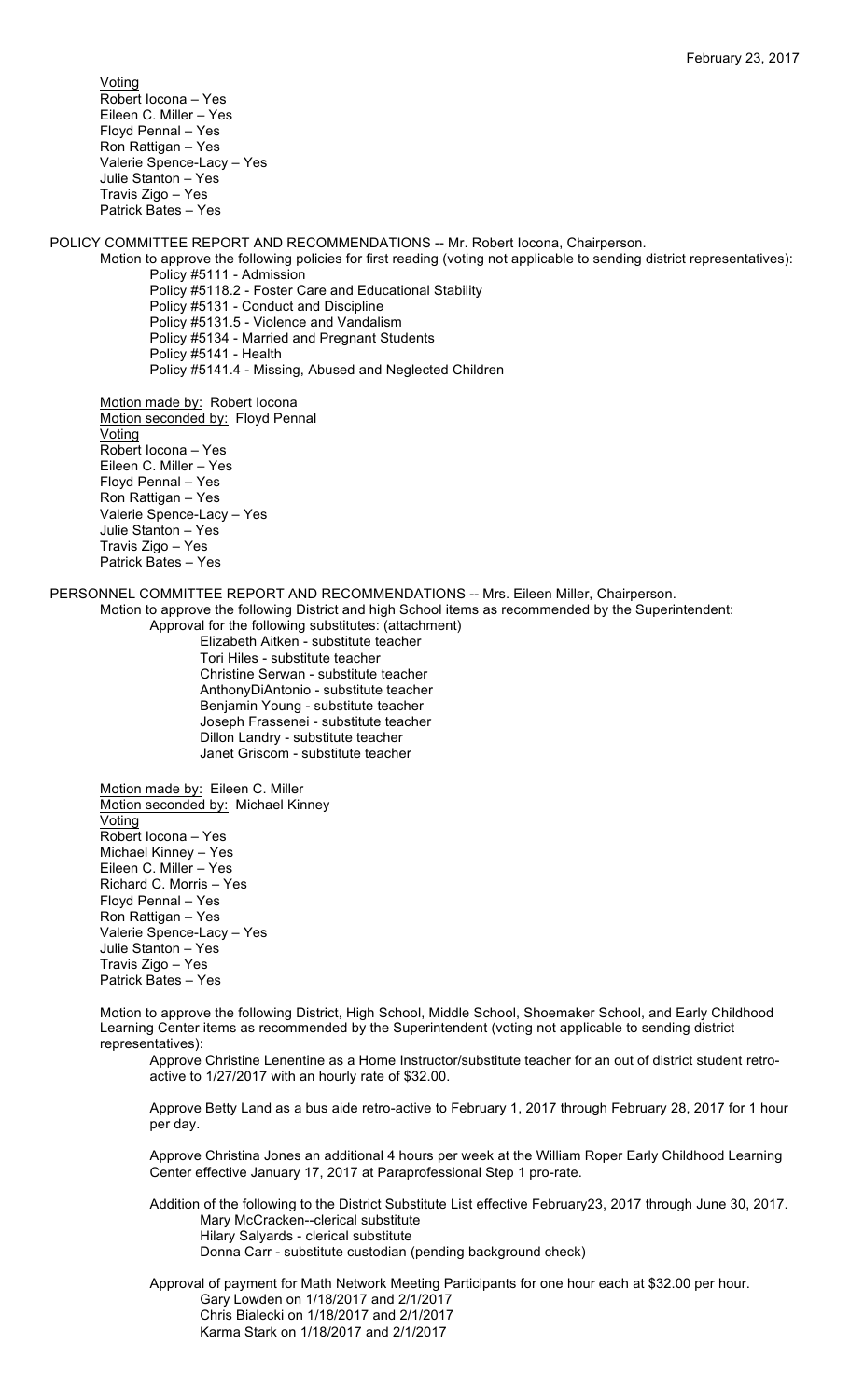Approval of payment for ELE Network Meeting Participants for one hour each at \$32.00 per hour. Joe Hogan on 1/18/2017 and 2/1/2017 Carol Kenvin on 1/18/2017 and 2/1/2017 Mike Maxwell on 1/18/2017 and 2/1/2017 Shirley Serwan on 1/18/2017 and 2/1/2017

Approval for Joseph Ursino to move on the salary scale from Masters to Masters + 30 retro active to February 1, 2017.

Volunteers for High School, Middle School, Shoemaker School and ECLC for the 2016-2017 school year. (see page

Approval of the Chief Technology Officer Evaluation Rubric.

Approval of the updated Superintendent job description.

Motion made by: Eileen C. Miller Motion seconded by: Valerie Spence-Lacy **Voting** Robert Iocona – Yes Eileen C. Miller – Yes Floyd Pennal – Yes Ron Rattigan – Yes Valerie Spence-Lacy – Yes Julie Stanton – Abstained on the volunteers item only. Travis Zigo – Yes Patrick Bates – Yes

FINANCE/FACILITIES/TRANSPORTATION COMMITTEE REPORT AND RECOMMENDATIONS -- Mr. Floyd Pennal, Chairperson.

 $\frac{1}{2}$  ,  $\frac{1}{2}$  ,  $\frac{1}{2}$  ,  $\frac{1}{2}$  ,  $\frac{1}{2}$  ,  $\frac{1}{2}$  ,  $\frac{1}{2}$  ,  $\frac{1}{2}$  ,  $\frac{1}{2}$  ,  $\frac{1}{2}$  ,  $\frac{1}{2}$  ,  $\frac{1}{2}$  ,  $\frac{1}{2}$  ,  $\frac{1}{2}$  ,  $\frac{1}{2}$  ,  $\frac{1}{2}$  ,  $\frac{1}{2}$  ,  $\frac{1}{2}$  ,  $\frac{1$ 

FINANCIAL REPORTS - (see Board Minutes Financial Back-up Binder for details).

Motion to approve the following:

Pursuant to N.J.A.C. 6A:23A-16.10 (c)3, I certify that as of December 31, 2016 and January 31, 2017, no budgetary line item account has obligations and payments (contractual orders) which in total exceed the amount appropriated by the Woodstown-Pilesgrove Regional Board of Education pursuant to N.J.S.A. 18A:22-8.1 and N.J.S.A. 18A:22-8.2 and no budgetary line item account has been over-expended in violation of N.J.A.C. 6:23-16.10 (a)1.

Board Secretary Date

The December 31, 2016 and January 31, 2017, preliminary Report of the Treasurer of School Funds for the 2016-2017 school year is in agreement with the December 31, 2016 and January 31, 2017, preliminary Report of the Board Secretary, pending audit.

Pursuant to N.J.A.C. 6A:23A-16.10(c)4, that the Woodstown-Pilesgrove Regional Board of Education certifies that as of December 31, 2016 and January 31, 2017, and after review of the Secretary's Monthly Financial Report and the Treasurer's Monthly Financial Report and upon consultation with the appropriate district officials, to the best of the Board's knowledge, no major account or fund has been over-expended in violation of N.J.A.C. 6A:23A-16.10(a)1 and that sufficient funds are available to meet the district's financial obligations for the remainder of the fiscal year.

Motion made by: Floyd Pennal Motion seconded by: Robert Iocona Voting Robert Iocona – Yes Michael Kinney – Yes Eileen C. Miller – Yes Richard C. Morris – Yes Floyd Pennal – Yes Ron Rattigan – Yes Valerie Spence-Lacy – Yes Julie Stanton – Yes Travis Zigo – Yes Patrick Bates – Yes

Motion to approve EFT's for December 2016 and January 2017, additional hand check payments for December 2016 and January 2017, and payment list for the month of February 2017.

Motion made by: Floyd Pennal Motion seconded by: Michael Kinney Voting Robert Iocona – Yes Michael Kinney – Yes Eileen C. Miller – Yes Richard C. Morris – Yes Floyd Pennal – Yes Ron Rattigan – Yes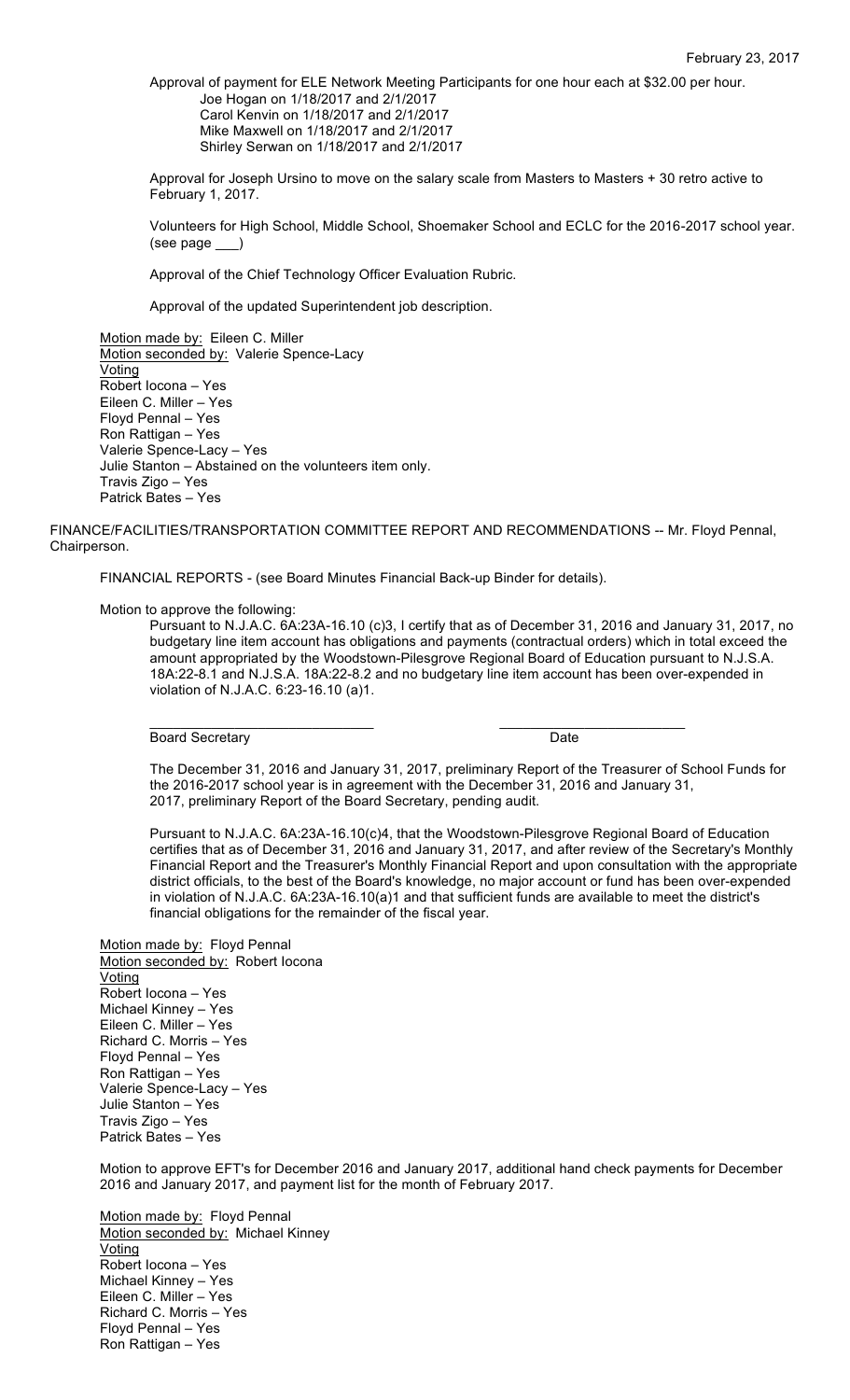Valerie Spence-Lacy – Yes Julie Stanton – Yes Travis Zigo – Yes Patrick Bates – Yes

Motion to approve the transfer of funds as previously approved by the Superintendent pursuant to 18A:22-8.1 for the month of December 2016 and January 2017 (voting not applicable to sending district representatives).

Motion made by: Floyd Pennal Motion seconded by: Robert locona Voting Robert Iocona – Yes Eileen C. Miller – Yes Floyd Pennal – Yes Ron Rattigan – Yes Valerie Spence-Lacy – Yes Julie Stanton – Yes Travis Zigo – Yes Patrick Bates – Yes

Motion to accept the following reports (voting not applicable to sending district representatives): Student Activities and Athletics for the month of January 2017. Scholarships for the month of January 2017. Odyssey of the Mind for the month of January 2017. Cafeteria for the month of December 2017 and January 2017. Woodstown Community School for the month of January 2017.

Motion made by: Floyd Pennal Motion seconded by: Travis Zigo **Voting** Robert Iocona – Yes Eileen C. Miller – Yes Floyd Pennal – Yes Ron Rattigan – Yes Valerie Spence-Lacy – Yes Julie Stanton – Yes Travis Zigo – Yes Patrick Bates – Yes

Motion to authorize the Chief School Administrator to approve budget transfers prior to Board of Education meetings pursuant to N.J.S.A. 18A:22-8.1. These transfers will be ratified by the Board of Education at the subsequent board meeting (voting not applicable to sending district representatives).

Motion made by: Floyd Pennal Motion seconded by: Robert locona Voting Robert Iocona – Yes Eileen C. Miller – Yes Floyd Pennal – Yes Ron Rattigan – Yes Valerie Spence-Lacy – Yes Julie Stanton – Yes Travis Zigo – Yes Patrick Bates – Yes

Motion to approve the following District and School-Level items (voting not applicable to sending district representatives):

Use of Facilities request from the SACC program to hold the 2017-2018 Before and After School Aged Child Care Program at the Mary Shoemaker School at no charge to the program.

Use of Facilities request from the SACC program to hold the 2016 Summer SACC program at the Mary Shoemaker School, effective June 19, 2017 through August 25, 2017 at a cost of \$2,000.00.

Accept a \$5,000.00 donation from Ms. Kimberly Evans to be utilized by the High School Drama Club to help offset costs associated with a new stage extension.

Declare the following items as surplus and to direct the business administrator to offer same for public sale or disposal of property, whichever is appropriate. (see page  $\qquad$ )

Motion made by: Floyd Pennal Motion seconded by: Julie Stanton Voting Robert Iocona – Yes Eileen C. Miller – Yes Floyd Pennal – Yes Ron Rattigan – Yes Valerie Spence-Lacy – Yes Julie Stanton – Yes Travis Zigo – Yes Patrick Bates – Yes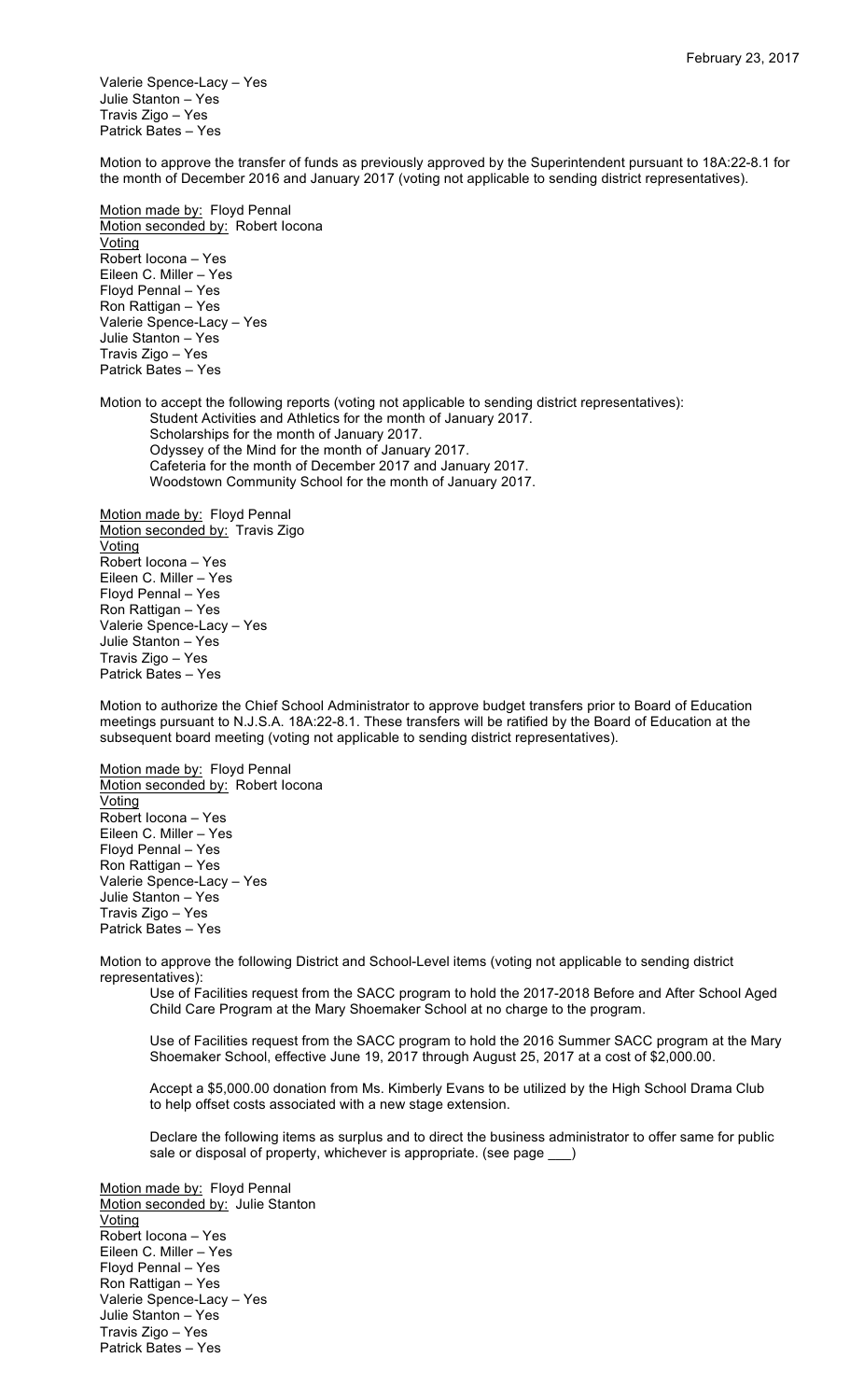Motion to approve the following District and School-Level item:

Contract with KD National Force Security to provide general site security at the high and middle school for the duration of the construction project.

Motion made by: Floyd Pennal Motion seconded by: Michael Kinney Voting Robert Iocona – Yes Michael Kinney – Yes Eileen C. Miller – Yes Richard C. Morris – Yes Floyd Pennal – Yes Ron Rattigan – Yes Valerie Spence-Lacy – Yes Julie Stanton – Yes Travis Zigo – Yes Patrick Bates – Yes

Motion to approve the following District and School-Level item:

Contract with Insight as the districts substitute teacher and paraprofessional staffing service for the 2016- 2017 school year.

Motion made by: Floyd Pennal Motion seconded by: Travis Zigo Voting Robert Iocona – Yes Michael Kinney – Yes Eileen C. Miller – Yes Richard C. Morris – Yes Floyd Pennal – Yes Ron Rattigan – Yes Valerie Spence-Lacy – Abstained Julie Stanton – Yes Travis Zigo – Yes Patrick Bates – Yes

### OLD BUSINESS ITEMS – None

NEW BUSINESS ITEMS – Mr. Bates discussed with the Board, the Board's desire to discuss matters as a Board of the Whole. It was agreed that those types of discussions would take place under this section of the meeting. The following topics were discussed:

- Earth Day
	- Board Retreat Planning

#### OTHER REPORTS

- President -- Mr. Pat Bates reported on the following:
	- Superintendent search 1<sup>st</sup> round of interviews has been completed.

Superintendent -- Mr. Thomas A. Coleman reported on the following:

• Budget meeting with administrators will be held Friday 2/24.

Business Administrator -- Mr. Andrew R. Eubanks reported on the following:

- Tentative budget submission due to the county office 3/20.
- A Special Board meeting will be set for 3/16 at 7;00 p.m. at the district office to approve the preliminary budget for submission to county office.
- A server is being purchased for the business office to be free of SJTP.

ADMINISTRATIVE REPORTS - Attached to Superintendent's Monthly Report and delivered under separate cover.

#### SENDING DISTRICT REPORTS

Alloway Township -- Mr. Richard Morris had nothing to report.

Upper Pittsgrove Township -- Mr. Michael Kinney reported on science labs.

SCHOOL AGE CHILD CARE (SACC) REPORT -- Mr. Robert locona reported that he met with the director of SACC and questioned about a camera being installed at the East Lake Road door and a access reader being installed on the door.

AD HOC BUDGET COMMITTEE REPORT -- Mr. Patrick Bates stated that the group CARE has reached out to him for a meeting.

DELEGATE REPORT – Mrs. Eileen Miller reported on the distance learning, social media do's and don'ts, and March 9 is the  $8<sup>th</sup>$  Grade Dialogue meeting at SCTVS.

AG ADVISORY BOARD – Dr. Stanton reported on the Ag tour scheduled for June 2017.

#### FUTURE MEETINGS

- Thursday, March 16, 2017 -- Ed Programs Committee, 5:30 p.m., district office.
- Thursday, March 16, 2017 -- Personnel Committee, 6:30 p.m., district office.